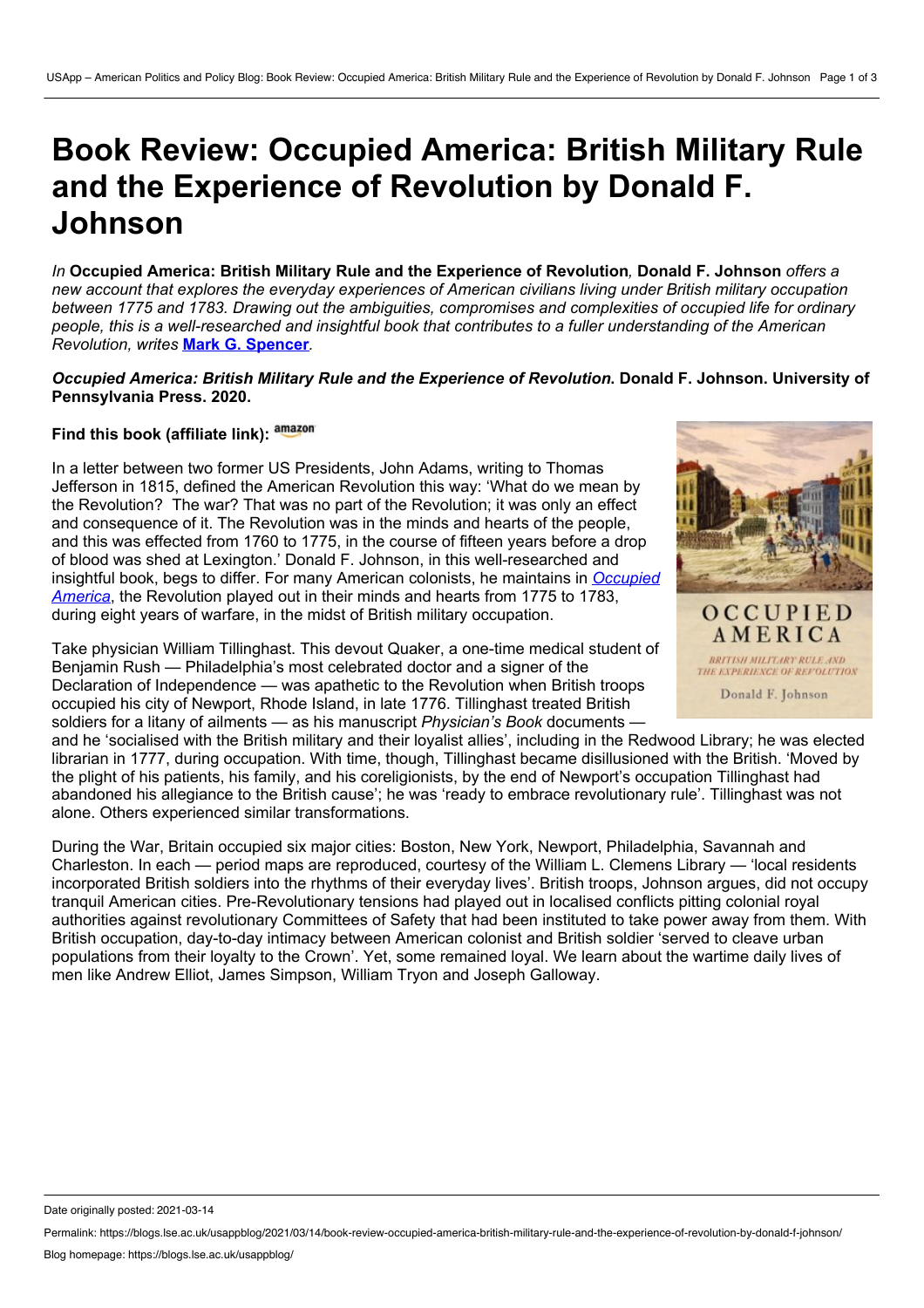Those elite four we meet through Ambrose Serle, personal secretary to Britain's naval commander in the war against America, Admiral Lord Richard Howe. Among Serle's official duties was restarting Hugh Gaine's *New-York Gazette and Weekly Mercury*, a newspaper to which Serle and others contributed loyalist propaganda. But Serle's 'journal' illuminates his unofficial duties too. These encompassed 'late-night drinking sessions with a vast array of well-to-do loyalists' —including Elliot, Simpson, Tryon and Galloway, with whom Serle mingled in the course of a single week in May 1777. These four figures assumed leading roles for the occupying British. Elliot, a one-time tax collector, would help run New York City along with Simpson who later took that experience to occupied Charleston. Former colonial governor Tryon was recruited as a general in a loyalist corps. Galloway, a delegate to the First Continental Congress who counted Benjamin Franklin among his close friends, was installed as Philadelphia's Superintendent of Police, essentially heading the occupation government. So, why did the British occupations fail? Johnson's answer lies in 'the experiences of ordinary people within the occupied cities'.



For thousands of American civilians, Johnson argues, military rule brought the possibility of change for the better. That was so for the many African Americans who sought freedom from slavery behind British lines. It was also the case for the countless 'poor whites' and 'middling craftspeople' who found gainful employment with an occupation that 'restored American ports to the larger economy of the British Atlantic'. Still, there were grave risks. Occupation was precarious and the timing and consequences of British evacuation unknowns.

What of the impact of occupation on American women? Some 'found empowerment' in the turmoil of a war that shook up social norms of gender, writes Johnson. Others found agency in curious ways. Consider the Meschianza. Held outside of Philadelphia in the summer of 1778, the Meschianza was organised as a gala send-off for the Howe brothers' departure from Philadelphia for Britain. Organised by British Major John André, the celebration 'consisted of a sailing regatta down the Delaware River, a medieval tournament complete with triumphal arches, and a dinner, ball, and fireworks display afterward at a local country mansion'. Johnson describes how the British officers, 'dressed as medieval knights […] jousted with one another for the favor of Philadelphia women dressed in mock- Turkish garb'. It must have been quite a spectacle. London's *Gentleman's Magazine* thought so. For Johnson, Meschianza displays how Philadelphia's 'elite women […] transformed themselves and their circumstances under occupation' and 'throws into sharp relief the slow process of integration that occurred in countless dining rooms, coffeehouses, and church halls throughout occupied America'.

Date originally posted: 2021-03-14

Permalink: https://blogs.lse.ac.uk/usappblog/2021/03/14/book-review-occupied-america-british-military-rule-and-the-experience-of-revolution-by-donald-f-johnson/